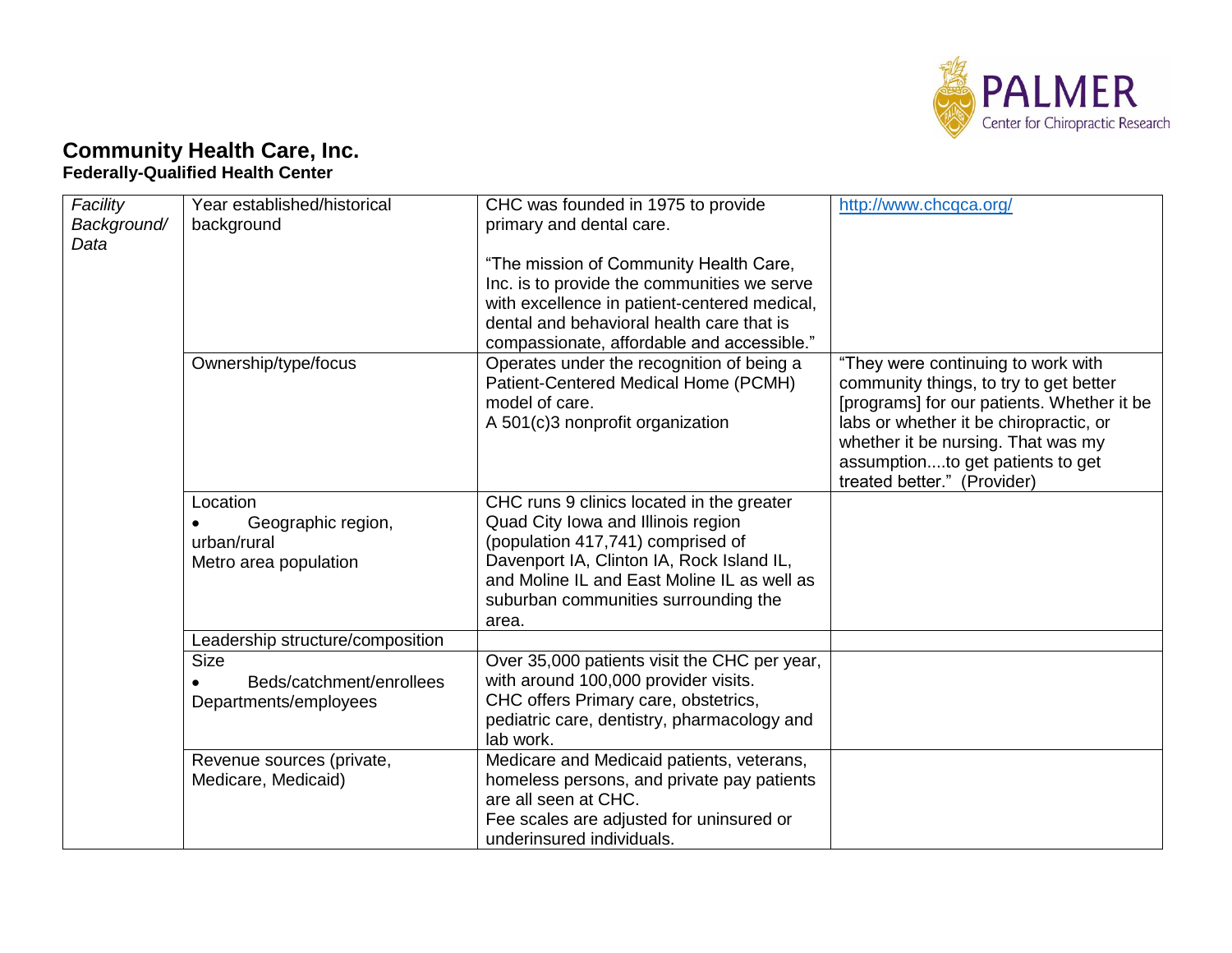

|                                                   |                                                                                      | Community/ state /federal grants as well as<br>private and corporate donations are<br>accepted to subsidize.<br>Billing of chiropractic services is handled<br>through Palmer's billing department.<br>Radiographs are taken at Palmer College of<br>Chiropractic.                                                                                                     |                                                                                                                                                                                                                                                                                                                                                                                                                                                                                                                                                                                                                    |
|---------------------------------------------------|--------------------------------------------------------------------------------------|------------------------------------------------------------------------------------------------------------------------------------------------------------------------------------------------------------------------------------------------------------------------------------------------------------------------------------------------------------------------|--------------------------------------------------------------------------------------------------------------------------------------------------------------------------------------------------------------------------------------------------------------------------------------------------------------------------------------------------------------------------------------------------------------------------------------------------------------------------------------------------------------------------------------------------------------------------------------------------------------------|
|                                                   | Notable current initiatives/changes<br>CAM, spine, pain/opiate<br>Patient experience |                                                                                                                                                                                                                                                                                                                                                                        | There are limitations when people have<br>such chronic diseases. They need<br>medical intervention, and it's just so<br>much easier to work together instead of<br>in separate silos. Everybody down there<br>is trying to do the right thing for the<br>patient. They're not worried about "my<br>drug is the best", or "my manipulation's<br>the best". It's what's best for them in the<br>long run? (Provider)                                                                                                                                                                                                 |
| Implementati<br>on of<br>chiropractic<br>services | Impetus/climate/background                                                           | The first chiropractor was brought in through<br>a 1 year HRSA-funded research study, part-<br>time, and then kept on afterwards. A new<br>facility had just opened with available<br>space, so they asked him to start seeing<br>patient referrals. The second chiropractor<br>expanded into a different facility, i.e., 2<br>facilities of the 8 in the Quad Cities. | The medical staff were "open and<br>inviting" to the idea of a chiropractor, but<br>"didn't know where chiropractic fit in"<br>[within the services provided] (Provider)<br>Hallalujah. Another service to provide to<br>our patients. We work with a lot of<br>patients with chronic pain, so this was<br>just another service that we could help<br>provide to our patient population to help<br>them manage those conditions. I didn't<br>see any kind of pushback or any kind of<br>negativity towards chiropractic being a<br>part of what we provide as services to<br>our patient population.<br>(Provider) |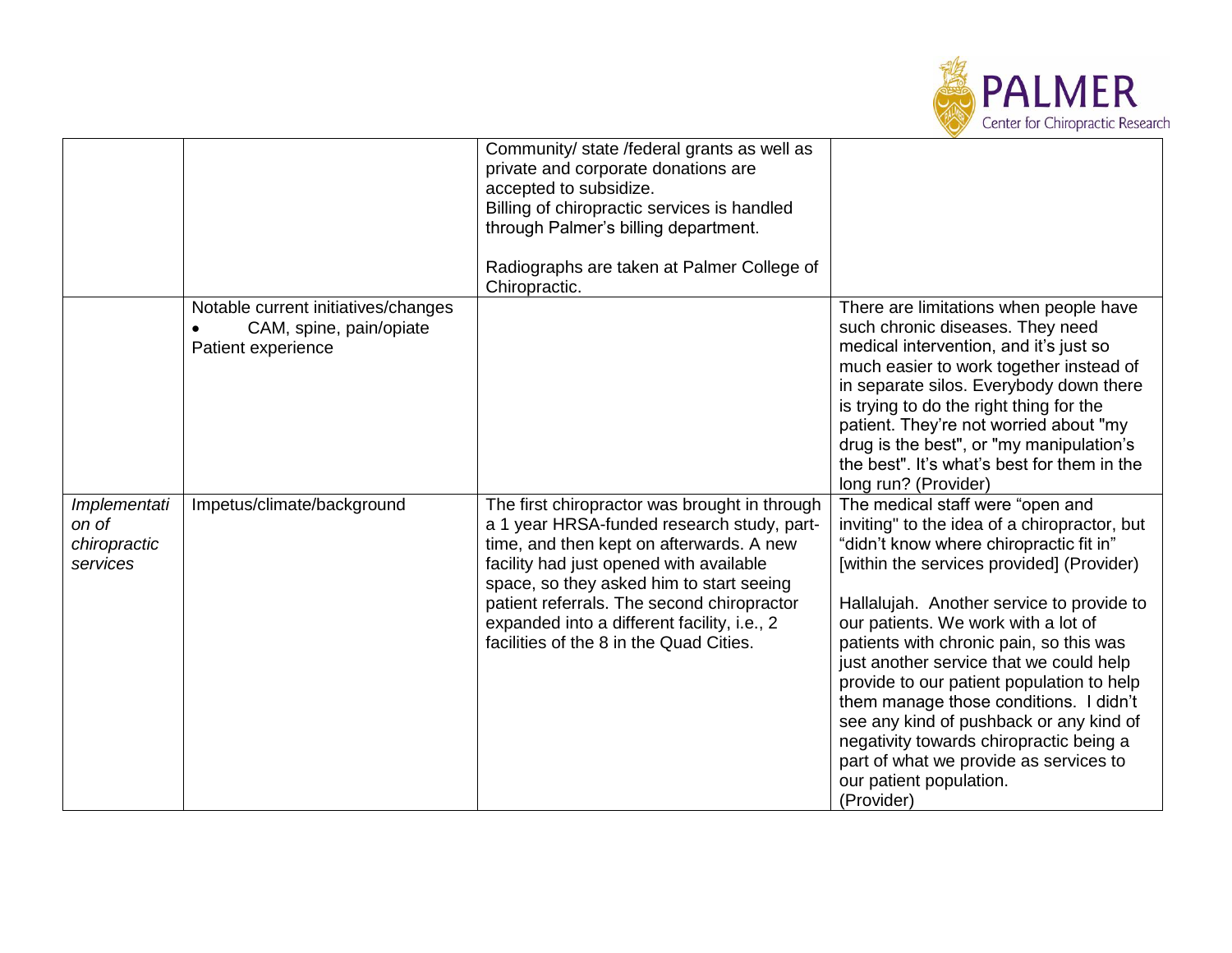

|                                             | Planning process/timeline                                                                                                                         | The providers identified chiropractic as a<br>beneficial service to patients at the clinic, so<br>Palmer was contacted to incorporate<br>chiropractic services into the clinic. Initially,<br>all CHC patients were self-referred and the<br>chiropractic patients are referred from other<br>CHC providers. Now, to remove a barrier,<br>DCs see both provider-referred and self-<br>referred.<br>The lead chiropractor and supervisor<br>(Director of Community Clinics) are Palmer<br>College of Chiropractic employees.<br>Financial arrangements for chiropractic<br>clinic is based on Medicare arrangements<br>and low-income status of many patients. | The planning process was more on our<br>part than on CHC's part, because we<br>wanted to provide an avenue to provide<br>an experience for interns that wasn't<br>available in the other clinics.<br>Consequently, it was our decision to<br>make all of the patients that we saw, as<br>referred patients from within CHCAll<br>the other [Palmer] clinic patients are self-<br>referred, so this would be a different type<br>of environment. We could have done it<br>either way, and we'd elected to do it that<br>way just because we wanted a different<br>experience for students. (Provider) |
|---------------------------------------------|---------------------------------------------------------------------------------------------------------------------------------------------------|---------------------------------------------------------------------------------------------------------------------------------------------------------------------------------------------------------------------------------------------------------------------------------------------------------------------------------------------------------------------------------------------------------------------------------------------------------------------------------------------------------------------------------------------------------------------------------------------------------------------------------------------------------------|------------------------------------------------------------------------------------------------------------------------------------------------------------------------------------------------------------------------------------------------------------------------------------------------------------------------------------------------------------------------------------------------------------------------------------------------------------------------------------------------------------------------------------------------------------------------------------------------------|
| Chiropractic<br>Clinic<br><b>Structures</b> | Year clinical services established<br>Administration<br>Department/service line<br>Performance<br>measures/benchmarks<br>Location/space/equipment | 2011<br>Chiropractic is part of the adult health clinic<br>(2 <sup>nd</sup> floor at CHC-Davenport or in the Rock<br><b>Island Clinic)</b><br>2 rooms for chiropractic care, plus a shared<br>office space<br>Flexion-distraction treatment table<br>Hi-lo treatment table<br>Electronic health record                                                                                                                                                                                                                                                                                                                                                        |                                                                                                                                                                                                                                                                                                                                                                                                                                                                                                                                                                                                      |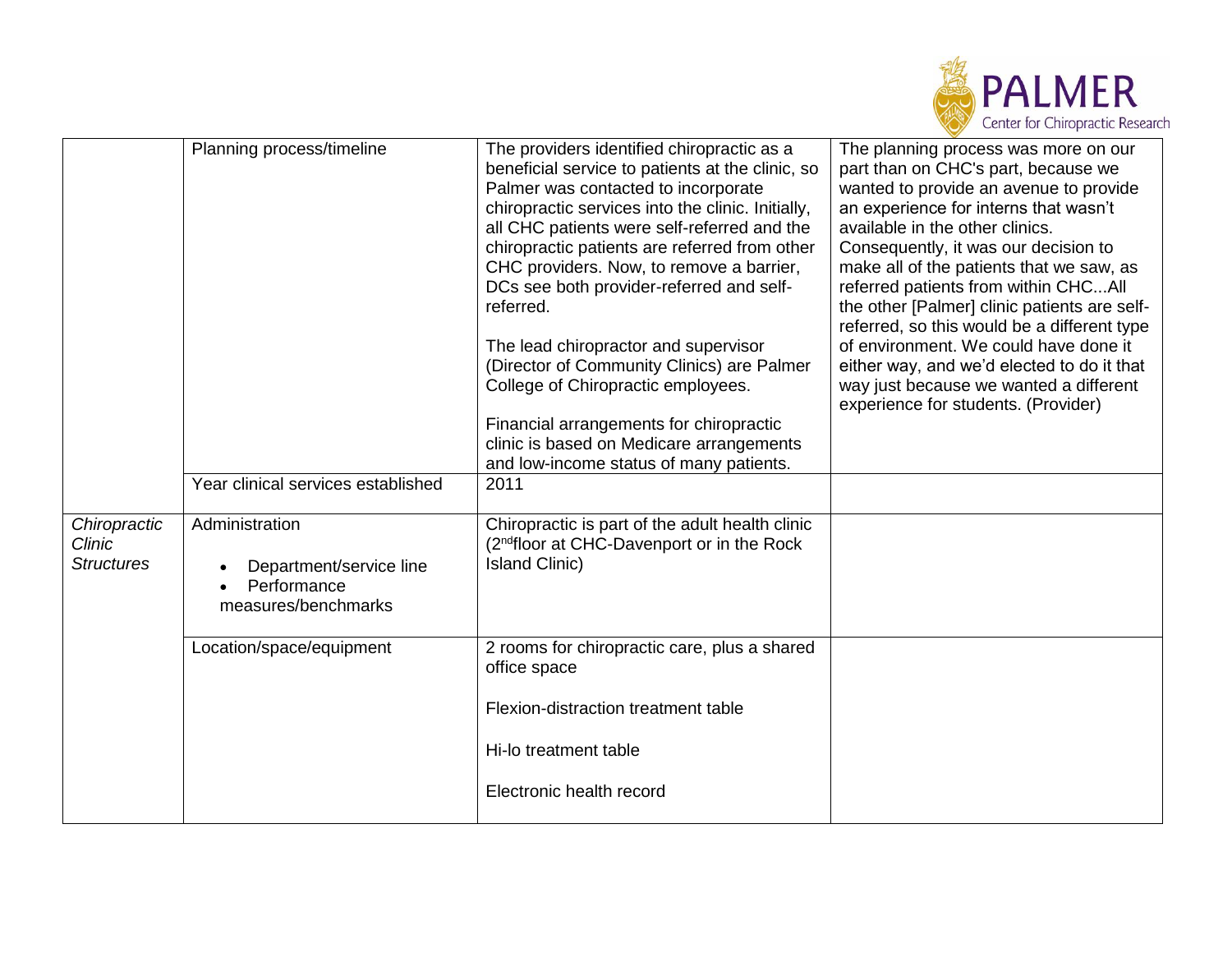

|  | Chiropractors                                                                                                                              | Radiology is completed off-site at the<br>Palmer Academic Health Center (8 blocks<br>away)<br>Two DCs, covering 2 clinics, one in                                                                                                                                                                                                               |                                                                                                                                                                                                                                                                                                                                                                 |
|--|--------------------------------------------------------------------------------------------------------------------------------------------|-------------------------------------------------------------------------------------------------------------------------------------------------------------------------------------------------------------------------------------------------------------------------------------------------------------------------------------------------|-----------------------------------------------------------------------------------------------------------------------------------------------------------------------------------------------------------------------------------------------------------------------------------------------------------------------------------------------------------------|
|  | Number/FTE/appointment<br>Privileges/services<br>Non-clinical activities<br><b>Professional attributes</b><br>Interprofessional attributes | Davenport and one in Rock Island<br>Varied morning and evening hours, Monday<br>- Friday.                                                                                                                                                                                                                                                       |                                                                                                                                                                                                                                                                                                                                                                 |
|  | Support staff<br>Discipline/number                                                                                                         | As an organization (9 clinics), we are sitting<br>on about 296 employees right now.                                                                                                                                                                                                                                                             | Another aspect of it in terms of<br>referrals there is quite a bit of turnover<br>of professional staff, so we have to<br>retrain people on how to work with us,<br>periodically. (Provider)                                                                                                                                                                    |
|  | Patient access<br>Referral, self-referral<br>Appointment availability/wait<br>Appointment length, number<br>per week                       | Visit duration varies (15 to 30 minutes), as<br>does the course of care (3 to 4 visits)<br>Referral from other providers (MD, DO, PA,<br>NP), as well as self-referral for patients who<br>have previously seen DC<br>Attempt to work patient into schedule for<br>acute conditions, or if an opening -<br>otherwise can schedule within weeks. | I think it's pretty darn easy and [the<br>chiropractor] is really good about saying<br>"I don't have any spots open today but<br>you can double book me." She's very<br>good about that. We do schedule them at<br>the time of their visit for their next<br>onethey don't have to make any extra<br>calls or to go through our service to<br>schedule. (Staff) |
|  | Relevant partnerships<br>Academic, research                                                                                                | Internship program where chiropractic<br>students to observe chiropractic care<br>provided at CHC, and allows observation of<br>medical providers.                                                                                                                                                                                              | Setting up proximity was really key for<br>the interactions. When students come<br>down for their two week rotations, they'll<br>see, not only the chiropractor working,                                                                                                                                                                                        |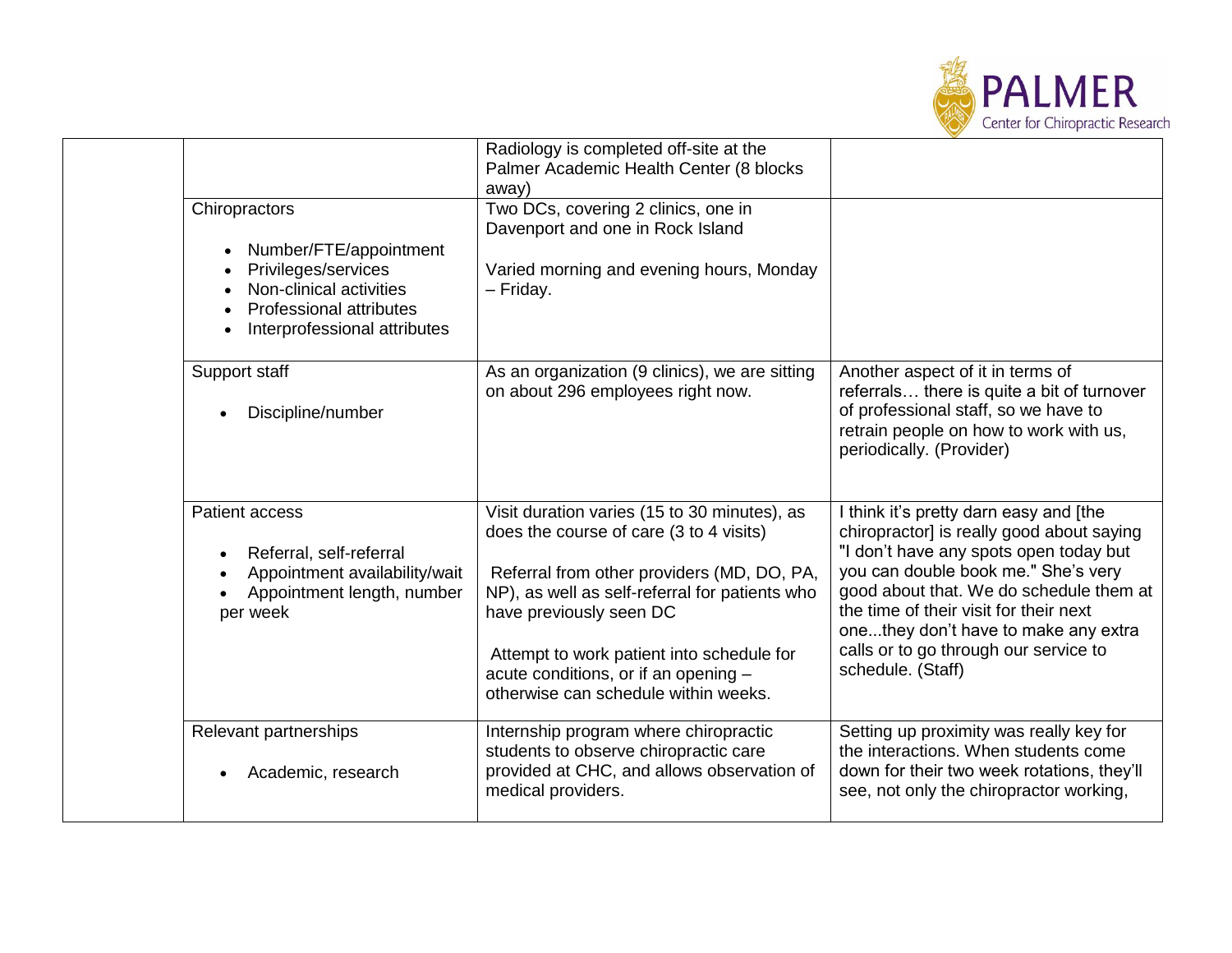

|                                     |                                                                                                 | Pain Clinic - Pain Centers of Iowa - Weekly<br>on-site pain clinic<br>Palmer Academic Health Center - radiology<br>consults                                                                                                                                                                                                                                                                                     | but they'll also shadow the other<br>providers. (Provider)                                                                                                                                                                                                                                                                                            |
|-------------------------------------|-------------------------------------------------------------------------------------------------|-----------------------------------------------------------------------------------------------------------------------------------------------------------------------------------------------------------------------------------------------------------------------------------------------------------------------------------------------------------------------------------------------------------------|-------------------------------------------------------------------------------------------------------------------------------------------------------------------------------------------------------------------------------------------------------------------------------------------------------------------------------------------------------|
| Chiropractic<br>Clinic<br>Processes | <b>Patient characteristics</b><br>Population, conditions,<br>complexity<br>Access patterns seen | Complex patient base with many co-morbid<br>conditions.<br>Low-health literacy patient base (5 <sup>th</sup> grade<br>reading level)<br>Low-income patients with no insurance or<br>state insurance<br>Chiropractic care offered to staff, as an<br>employment perk.<br>Patient accessibility is constantly monitored<br>by the chiropractors and schedules are<br>(often) adjusted for ease of patient access. |                                                                                                                                                                                                                                                                                                                                                       |
|                                     | Services provided<br>Diagnostic, therapeutic                                                    | Physical exam<br>Orthopedic evaluation<br>X-ray reading<br>Passive modalities (mechanical massage,<br>biofreeze)<br>Active care (exercise)<br>'Palmer package' manual therapy                                                                                                                                                                                                                                   | Mostly the high velocity, low amplitude,<br>for a lot of patients. In terms of<br>techniques we use: Diversified,<br>Gonstead, Activator. We use Flexion<br>Distraction on a regular basis, soft tissue<br>muscle work on a regular basis<br>Sometimes we have an impulse adjustor.<br>We have blocks, just whatever the<br>patient needs. (Provider) |
|                                     | Case management<br>CPGs/care pathways used<br>$\bullet$                                         | There are no specific care pathways<br>established at the clinic. If a patient                                                                                                                                                                                                                                                                                                                                  |                                                                                                                                                                                                                                                                                                                                                       |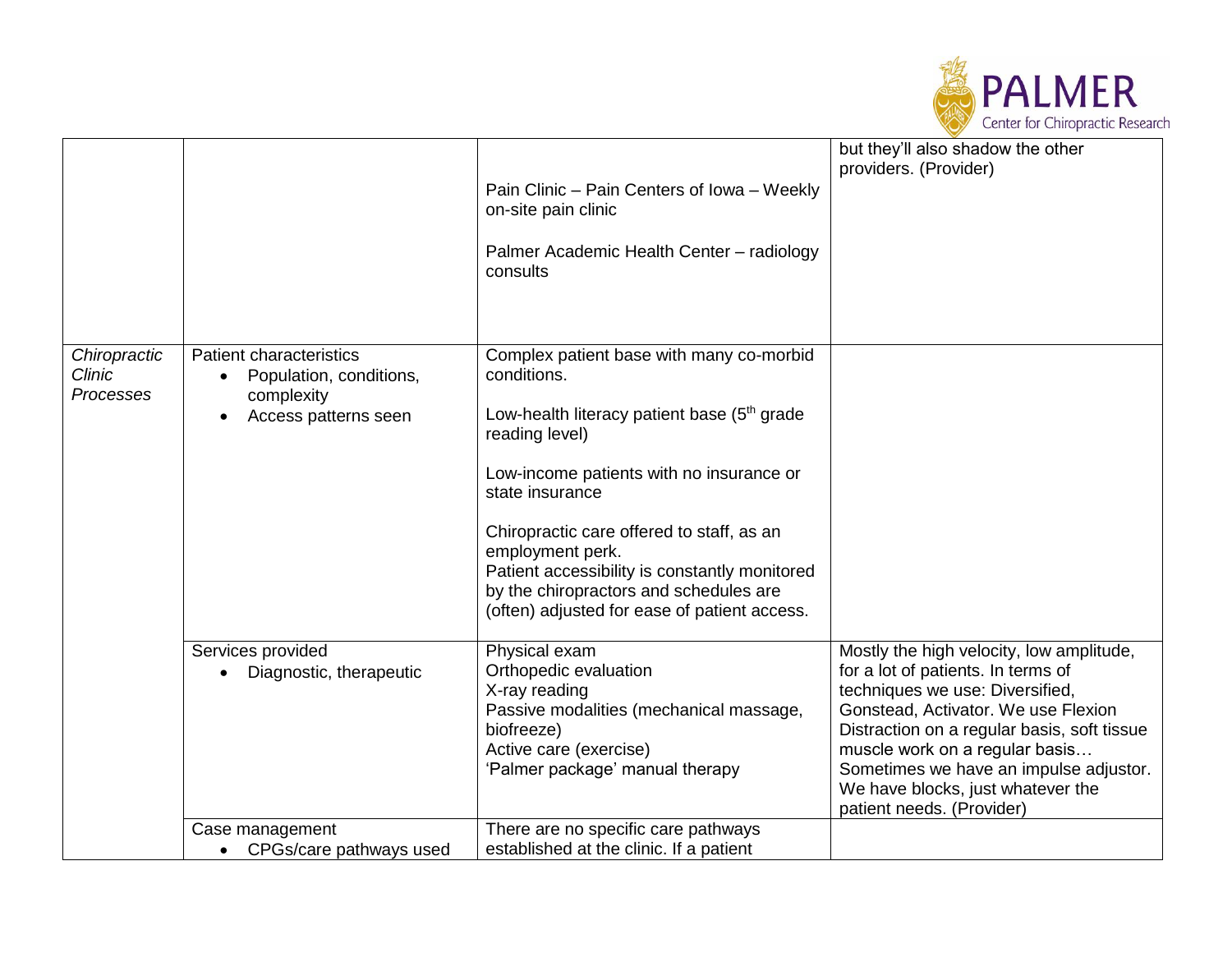

|                      | Outcome<br>$\bullet$<br>assessment/reporting<br>Communication/collaboration<br>with other providers | presents with a condition that is something<br>that the provider feels would be best<br>addressed by another provider, they will<br>refer the patient (usually the same day).<br>All providers record patient notes in the<br>EHR system.<br>Provider communication occurs in the EHR<br>system, direct contact, or over the phone.                               |                                                                                                                                                                                                                                                                                                                                                                                                                                                                                                        |
|----------------------|-----------------------------------------------------------------------------------------------------|-------------------------------------------------------------------------------------------------------------------------------------------------------------------------------------------------------------------------------------------------------------------------------------------------------------------------------------------------------------------|--------------------------------------------------------------------------------------------------------------------------------------------------------------------------------------------------------------------------------------------------------------------------------------------------------------------------------------------------------------------------------------------------------------------------------------------------------------------------------------------------------|
| Impacts/Outc<br>omes | Clinic function<br>Use, utilization, performance<br>$\bullet$<br>benchmarks                         | Patient use, with the percent of patients<br>keeping their appointments, and patient<br>satisfaction are tracked at the institutional<br>level.                                                                                                                                                                                                                   | Knowing the complexity of what we do<br>for quality management, as a federal<br>qualified healthcare center, we have a<br>broad range of quality metrics that we<br>look at. We are probably hitting<br>everything that we needWe get<br>depression screens, we look at blood<br>pressure control, we look at diabetes<br>control, tobacco cessation, and that's all<br>going to be collected on those patients<br>that are seeing the chiropractor right<br>along with the medical providers. (Staff) |
|                      | <b>Patient status</b><br>Outcomes, satisfaction<br>$\bullet$                                        | Patient outcomes measured include:<br>Visual analog scale<br>$\bullet$<br>Headache disability index<br>Neck index<br>Bournemouth<br>Functional (FRI?)<br>Patient subjective and provider<br>objective ratings<br>Patient compliance for return visits is fairly<br>low.<br>Patient satisfaction has been collected<br>annually, they are ready to implement 'real | I try to re-evaluate on a short term<br>basisand determine additional need for<br>treatment, or referral back to the provider<br>based upon the progress or lack of.<br>(Provider)<br>It helped tremendously. Before I went to<br>a chiropractor, he would actually pop<br>everything in my body, my entire body,<br>and I like it that she just pinpoints what<br>my problem is instead of adjusting<br>everything that doesn't need to be done.                                                      |